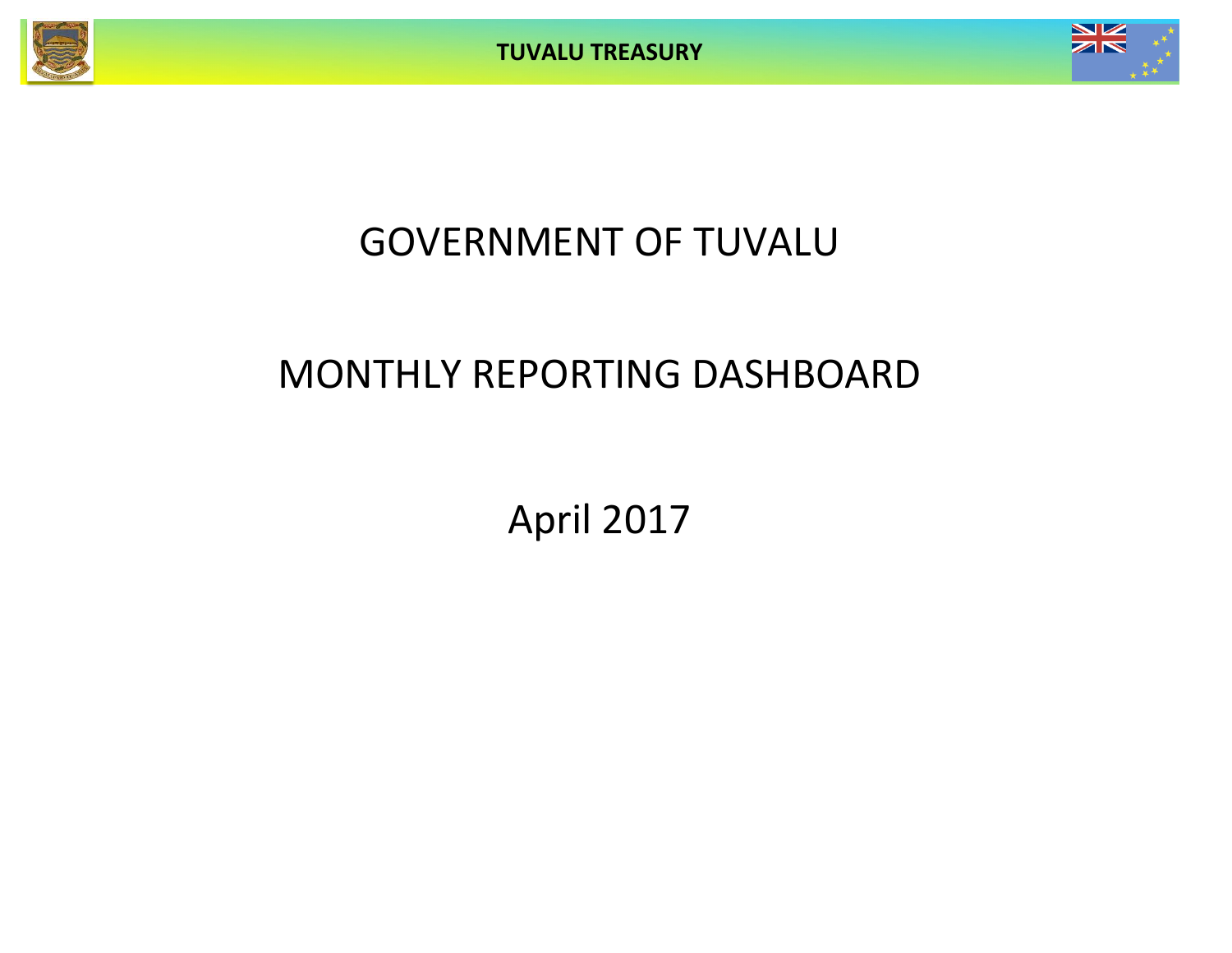

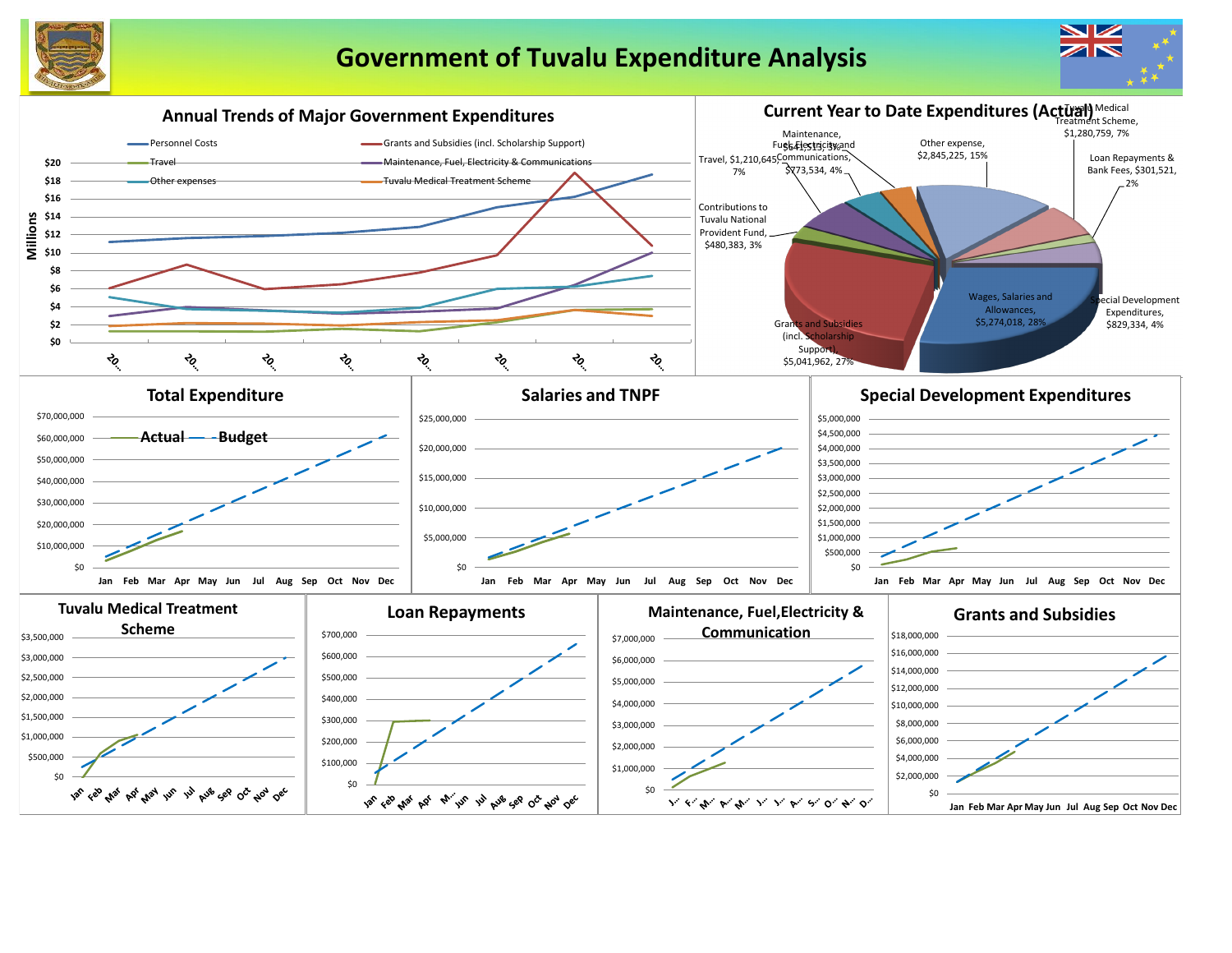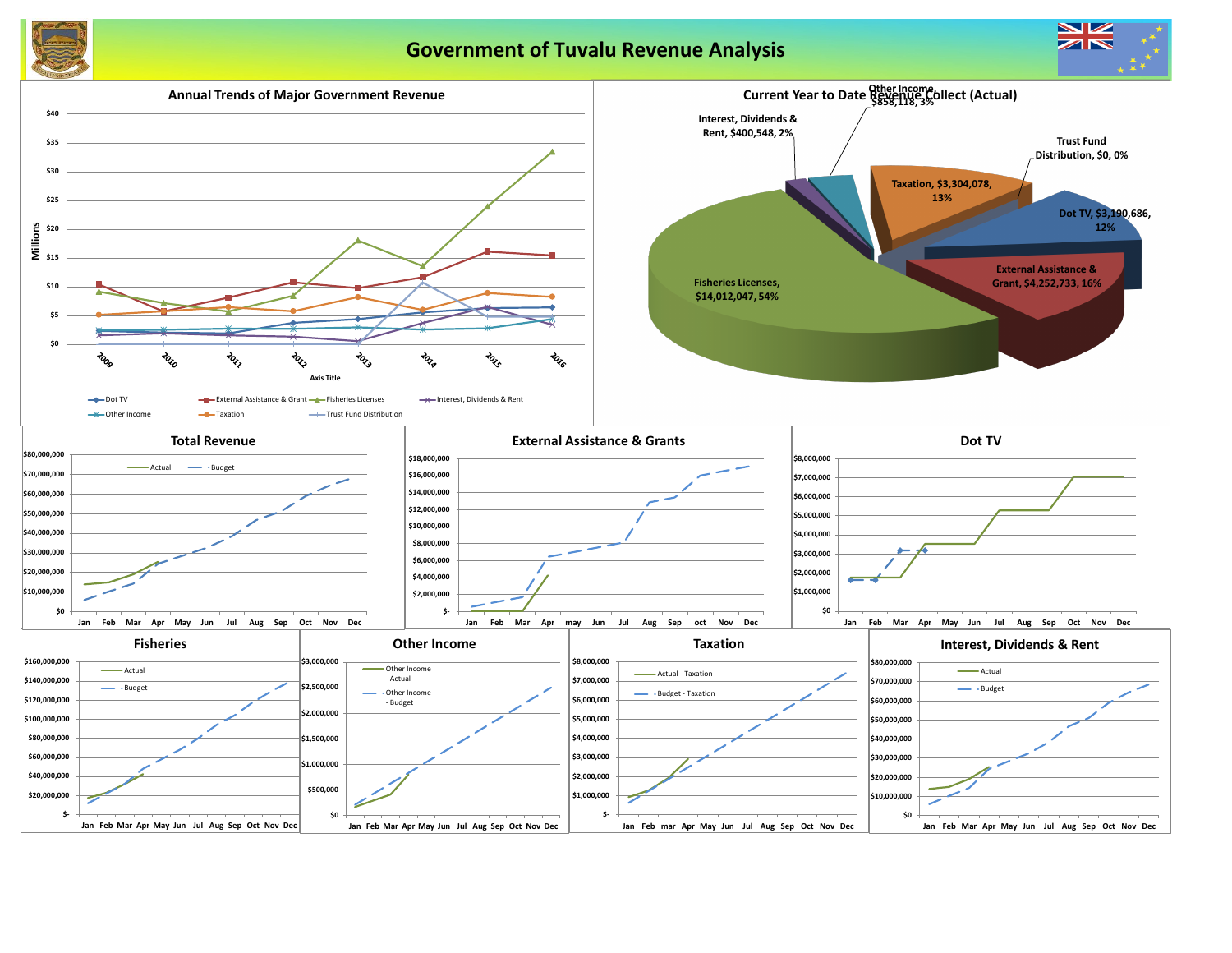**MONTHLY STATEMENT OF RECEIPTS AND PAYENTS BY NATURE OF EXPENSE**

| FOR THE PERIOD ENDED 30-Apr-17                                | <b>Year to Date</b>   | Year to Date          |                        |                                                  | February             | March                 | April              |                                               |                     | July                |                     | September           | October             | November            |                              | <b>Actual + Forecast</b> | 2017 Budget            | Variance               |
|---------------------------------------------------------------|-----------------------|-----------------------|------------------------|--------------------------------------------------|----------------------|-----------------------|--------------------|-----------------------------------------------|---------------------|---------------------|---------------------|---------------------|---------------------|---------------------|------------------------------|--------------------------|------------------------|------------------------|
|                                                               |                       | Budget &              | Year to Date           | January                                          |                      |                       |                    | May                                           | June                |                     | August              |                     |                     |                     | December                     |                          |                        | Forecast &             |
|                                                               | <b>Actual</b>         | Supplementary         | Variance               | Actual                                           | Actual               | Actual                | Actual             | Forecast                                      | Forecast            | Forecast            | Forecast            | Forecast            | Forecast            | Forecast            | Forecast                     | <b>Full Year</b>         | <b>Full Year</b>       | <b>Budget</b>          |
| <b>RECEIPTS</b>                                               |                       |                       |                        |                                                  |                      |                       |                    |                                               |                     |                     |                     |                     |                     |                     |                              |                          |                        |                        |
| <b>Taxation</b>                                               |                       |                       |                        |                                                  |                      |                       |                    |                                               |                     |                     |                     |                     |                     |                     |                              |                          |                        |                        |
| Income Tax                                                    | 656,343               | 563,332               | 93,011                 | 192,269                                          | 156,327              | 185,839               | 121,909            | 140,833                                       | 140,833             | 140,833             | 140,833             | 140,833             | 140,833             | 140,833             | 140,833                      | 1,783,007                | 1,689,996              | 93,011                 |
| Company Tax                                                   | 609,823               | 771,668               | (161, 845)             | 5,583                                            | 1,641                | 75,342                | 527,257            | 192,917                                       | 192,917             | 192,917             | 192,917             | 192,917             | 192,917             | 192,917             | 192,917                      | 2,153,159                | 2,315,004              | (161, 845)<br>159,009  |
| <b>Tuvalu Consumption Taxes</b><br>Import Duty & Excise       | 619,493<br>759,886    | 460,484<br>560,884    | 159,009<br>199,002     | 170,934<br>270,438                               | 161,323<br>135,020   | 189,341<br>223,713    | 97,896<br>130,715  | 115,121<br>140,221                            | 115,121<br>140,221  | 115,121<br>140,221  | 115,121<br>140,221  | 115,121<br>140,221  | 115,121<br>140,221  | 115,121<br>140,221  | 115,121<br>140,221           | 1,540,461<br>1,881,654   | 1,381,452<br>1,682,652 | 199,002                |
| Import Levy                                                   | 63,103                | 47,540                | 15,563                 | 23,005                                           | 8,113                | 20,118                | 11,866             | 11,885                                        | 11,885              | 11,885              | 11,885              | 11,885              | 11,885              | 11,885              | 11,885                       | 158,183                  | 142,620                | 15,563                 |
| <b>Other Taxes</b>                                            | 92,745                | 63,000                | 29,745                 | 4,896                                            | 3,273                | 1,500                 | 83,076             | 15,750                                        | 15,750              | 15,750              | 15,750              | 15,750              | 15,750              | 15,750              | 15,750                       | 218,745                  | 189,000                | 29,745                 |
|                                                               | 2,801,393             | 2,466,908             | 334,485                | 667,125                                          | 465,697              | 695,853               | 972,719            | 616,727                                       | 616,727             | 616,727             | 616,727             | 616,727             | 616,727             | 616,727             | 616,727                      | 7,735,209                | 7,400,724              | 334,485                |
| <b>Interest, Dividends and Rent</b><br>Interest and Dividends | 318,761               | 450,000               | (131, 239)             | (24, 530)                                        | 38,240               | 144,360               | 160,691            | 50,000                                        | 50,000              | 50,000              | 50,000              | 300,000             | 50,000              | 1,433,862           | 50,000                       | 2,352,623                | 2,483,862              | (131, 239)             |
| Lease, rent and hire                                          | 90,834                | 105,440               | (14, 606)              | 40,088                                           | 10,813               | 18,102                | 21,831             | 26,360                                        | 26,360              | 26,360              | 26,360              | 26,360              | 26,360              | 26,360              | 26,360                       | 301,714                  | 316,320                | (14, 606)              |
|                                                               | 409,595               | 555,440               | (145, 845)             | 15,558                                           | 49,053               | 162,462               | 182,522            | 76,360                                        | 76,360              | 76,360              | 76,360              | 326,360             | 76,360              | 1,460,222           | 76,360                       | 2,654,337                | 2,800,182              | (145, 845)             |
| <b>Other Government Charges</b>                               |                       |                       |                        |                                                  |                      |                       |                    |                                               |                     |                     |                     |                     |                     |                     |                              |                          |                        |                        |
| <b>Fisheries Licenses</b><br><b>Vessel Registrations</b>      | 13,963,511<br>245,461 | 8,335,036<br>266,836  | 5,628,475<br>(21, 375) | 10,794,655<br>- 0                                | 702,706<br>$\Omega$  | 1,848,187<br>$\Omega$ | 617,963<br>245,461 | 2,083,759<br>66,709                           | 2,083,759<br>66,709 | 2,083,759<br>66,709 | 2,083,759<br>66,709 | 2,083,759<br>66,709 | 2,083,759<br>66,709 | 2,083,759<br>66,709 | 2,083,759<br>66,709          | 30,633,583<br>779,133    | 25,005,108<br>800,508  | 5,628,475<br>(21, 375) |
| Marine Services (Nivaga II & Manu Folau)                      | 177,313               | 136,584               | 40,729                 | 70,069                                           | 29,422               | 40,630                | 37,192             | 34,146                                        | 34,146              | 34,146              | 34,146              | 34,146              | 34,146              | 34,146              | 34,146                       | 450,481                  | 409,752                | 40,729                 |
| Stevedoring and Wharfage                                      | 154,542               | 63,480                | 91,062                 | 31,296                                           | 37,154               | 37,930                | 48,162             | 15,870                                        | 15,870              | 15,870              | 15,870              | 15,870              | 15,870              | 15,870              | 15,870                       | 281,502                  | 190,440                | 91,062                 |
| .TV                                                           | 3,190,686             | 3,525,642             | (334,956               | 1,639,342                                        |                      | 1,551,344             | -0                 | - 0                                           | 0                   | ,762,821            | - 0                 |                     | 1,762,821           | - 0                 |                              | 6,716,328                | 7,051,284              | (334, 956)             |
| Provision of Goods and Services                               | 146,274               | 241,436               | (95, 162)              | 39,385                                           | 31,191               | 28,633                | 47,065             | 60,359                                        | 60,359              | 60,359              | 60,359              | 60,359              | 60,359              | 60,359              | 60,359                       | 629,146                  | 724,308                | (95, 162)              |
| Other Charges                                                 | 73,766<br>17,951,553  | 128,760<br>12,697,774 | (54, 994)<br>5,253,779 | 24,326<br>12,599,073                             | 26,209<br>826,683    | 13,586<br>3,520,310   | 9,645<br>1,005,487 | 32,190<br>2,293,033                           | 32,190<br>2,293,033 | 32,190<br>4,055,854 | 32,190<br>2,293,033 | 32,190<br>2,293,033 | 32,190<br>4,055,854 | 32,190<br>2,293,033 | 32,190<br>2,293,033          | 331,286<br>39,821,459    | 386,280<br>34,567,680  | (54, 994)<br>5,253,779 |
| <b>External Assistance and Grants</b>                         |                       |                       |                        |                                                  |                      |                       |                    |                                               |                     |                     |                     |                     |                     |                     |                              |                          |                        |                        |
| <b>ROC</b>                                                    | 4,215,580             | 4,166,667             | 48,914                 | $\Omega$                                         | $\Omega$             | $\Omega$              | 4,215,580          | 0                                             |                     |                     | 4,166,667           | - 0                 |                     |                     |                              | 8,382,247                | 8,333,333              | 48,914                 |
| AusAID (CIF)                                                  |                       |                       |                        |                                                  |                      |                       |                    |                                               |                     |                     |                     |                     | 1,500,000           |                     |                              | 1,500,000                | 1,500,000              |                        |
| New Zealand (CIF)                                             |                       |                       |                        |                                                  | $\Omega$<br>$\Omega$ |                       |                    |                                               |                     |                     |                     |                     | 500,000             |                     |                              | 500,000                  | 500,000                | $\mathbf 0$            |
| World Bank, IMF, ADB<br><b>Other Donors</b>                   | 37,153                |                       | 37,153                 | 10,073                                           | 253                  | 24,095                | 2,732              | $\Omega$                                      | $\Omega$            | $\Omega$            |                     | 6,794,868           |                     |                     |                              | 6,794,868<br>37,153      | 6,794,868              | 37,153                 |
|                                                               | 4,252,733             | 4,166,667             | 86,066                 | 10,073                                           | 253                  | 24,095                | 4,218,312          | n                                             | <sup>0</sup>        |                     | 4,166,667           | 6,794,868           | 2,000,000           | $\Omega$            |                              | 17,214,267               | 17,128,201             | 86,066                 |
| TTF Distribution to CIF                                       |                       | 2,233,332             | 2,233,332              | $\Omega$                                         | $\Omega$             |                       | 0                  |                                               | 558,333             | 558,333             | 558,333             | 558,333             | 558,333             | 558,333             | 558,333                      | 3,908,331                | 6,699,996              | (2,791,665)            |
| <b>Total Receipts</b>                                         | 25,415,274            | 22,120,121            | 3,295,154              | 13,291,829                                       | 1,341,686            | 4,402,720             | 6,379,040          | 2,986,120                                     | 3,544,453           | 5,307,274           | 7,711,120           | 10,589,321          | 7,307,274           | 4,928,315           | 3,544,453                    | 71,333,604               | 68,596,783             | 2,736,821              |
| <b>PAYMENTS</b>                                               |                       |                       |                        |                                                  |                      |                       |                    |                                               |                     |                     |                     |                     |                     |                     |                              |                          |                        |                        |
| <b>Operations</b>                                             |                       |                       |                        |                                                  |                      |                       |                    |                                               |                     |                     |                     |                     |                     |                     |                              |                          |                        |                        |
| Wages, Salaries, and Employee Benefits                        | 5,226,332             | 19,389,721            | 14,163,388             | 1,276,784                                        | 1,173,052            | 1,474,734             | 1,301,763          | 1,617,051                                     | 1,617,051           | 1,617,051           | 1,617,051           | 1,617,051           | 1,617,051           | 1,617,051           | 1,617,051                    | 18,162,737               | 19,404,608             | 1,241,871              |
| <b>Contributions to Tuvalu National Provident Fund</b>        | 479,250               | 1,548,546             | 1,069,296              | 112,382                                          | 110,368              | 132,047               | 124,453            | 128,382                                       | 128,382             | 128,382             | 128,382             | 128,382             | 128,382             | 128,382             | 128,382                      | 1,506,303                | 1,540,580              | 34,277                 |
| Travel                                                        | 964,187               | 3,003,437             | 2,039,250              | 233,753                                          | 344,294              | 193,906               | 192,235            | 239,997                                       | 239,997             | 239,997             | 239,997             | 239,997             | 239,997             | 239,997             | 239,997                      | 2,884,164                | 2,879,885              | (4, 279)               |
| Telephone and Internet                                        | 63,194                | 175,199               | 112,005                | 11,086                                           | 37,772               | 6,315                 | 8,021              | 14,599                                        | 14,599              | 14,599              | 14,599              | 14,599              | 14,599              | 14,599              | 14,599                       | 179,987                  | 175,189                | (4, 797)               |
| Maintenance                                                   | 556,963               | 5,734,552             | 5,177,588              | 75,924                                           | 170,977              | 167,120               | 142,943            | 425,250                                       | 425,250             | 425,250             | 425,250             | 425,250             | 425,250             | 425,250             | 425,250                      | 3,958,964                | 5,103,001              | 1,144,037              |
| <b>Advertising and Provisions</b>                             | 379,701               | 1,157,354             | 777,653                | 61,309                                           | 80,004               | 133,192               | 105,195            | 96,057                                        | 96,057              | 96,057              | 96,057              | 96,057              | 96,057              | 96,057              | 96,057                       | 1,148,156                | 1,152,682              | 4,526                  |
| Fuel and Oil                                                  | 503,009               | 1,247,580             | 744,571                | 130,565                                          | 173,387              | 79,531                | 119,525            | 103,780                                       | 103,780             | 103,780             | 103,780             | 103,780             | 103,780             | 103,780             | 103,780                      | 1,333,246                | 1,245,356              | (87, 890)              |
| Supplies and Equipment                                        | 968,668               | 6,531,135             | 5,562,467              | 5,851                                            | 96,629               | 407,746               | 458,442            | 535,843                                       | 535,843             | 535,843             | 535,843             | 535,843             | 535,843             | 535,843             | 535,843                      | 5,255,412                | 6,430,115              | 1,174,704              |
| Electricity                                                   | 151,107               | 893,147               | 742,040                | (90, 967)                                        | 138,452              | 53,740                | 49,882             | 74,428                                        | 74,428              | 74,428              | 74,428              | 74,428              | 74,428              | 74,428              | 74,428                       | 746,534                  | 893,142                | 146,607                |
| Senior Citizen Scheme / Pension                               | 120,806               | 398,688               | 277,882                | 31,899                                           | 29,449               | 29,869                | 29,589             | 33,225                                        | 33,225              | 33,225              | 33,225              | 33,225              | 33,225              | 33,225              | 33,225                       | 386,606                  | 398,700                | 12,094                 |
| TMTS (Tuvalu Medical Treatment Scheme)                        | 1,064,047             | 3,004,000             | 1,939,953              | (47,087)                                         | 644,498              | 314,791               | 151,846            | 250,333                                       | 250,333             | 250,333             | 250,333             | 250,333             | 250,333             | 250,333             | 250,333                      | 3,066,714                | 3,004,000              | (62, 714)              |
| Land & Property Rent                                          | 736,756               | 1,166,407             | 429,651                | 11,701                                           | 15,159               | 709,777               | 120                | 97,201                                        | 97,201              | 97,201              | 97,201              | 97,201              | 97,201              | 97,201              | 97,201                       | 1,514,361                | 1,166,407              | (347, 954)             |
|                                                               | 11,214,021            | 44,249,765            | 33,035,744             | 1,813,200                                        | 3,014,040            | 3,702,767             | 2,684,014          | 3,616,145                                     | 3,616,145           | 3,616,145           | 3,616,145           | 3,616,145           | 3,616,145           | 3,616,145           | 3,616,145                    | 40,143,184               | 43,393,665             | 3,250,480              |
| <b>Grants and Subsidies</b>                                   |                       |                       |                        |                                                  |                      |                       |                    |                                               |                     |                     |                     |                     |                     |                     |                              |                          |                        |                        |
| <b>Grants and Subsidies</b>                                   | 2,653,760             | 5,394,953             | 2,741,192              | 822,167                                          | 851,799              | 489,955               | 489,839            | 446,514                                       | 446,514             | 446,514             | 446,514             | 446,514             | 446,514             | 446,514             | 446,514                      | 6,225,870                | 5,358,164              | (867, 705)             |
| Outer Island Projects (SDE)                                   | 698,888               | 2,880,000             | 2,181,112              | 5,870                                            | 38,795               | 6,084                 | 648,139            | 240,000                                       | 240,000             | 240,000             | 240,000             | 240,000             | 240,000             | 240,000             | 240,000                      | 2,618,888                | 2,880,000              | 261,112                |
| Other SDEs                                                    | 11,724                | 25,000                | 13,276                 | 550                                              | 10,862               | 20                    | 292                | 2,083                                         | 2,083               | 2,083               | 2,083               | 2,083               | 2,083               | 2,083               | 2,083                        | 28,391                   | 25,000                 | (3, 391)               |
| <b>Scholarships and Support</b>                               | 1,269,874             | 6,707,706             | 5,437,832              | 417,602                                          | 233,385              | 493,501               | 125,386            | 541,613                                       | 541,613             | 541,613             | 541,613             | 541,613             | 541,613             | 541,613             | 541,613                      | 5,602,774                | 6,499,350              | 896,576                |
| Contribution to Japan Grant Counterpart Fund                  |                       | 70,647                | 70,647                 | 0                                                | $\Omega$             |                       |                    | 23,237                                        | 23,237              | 23,237              | 23,237              | 23,237              | 23,237              | 23,237              | 23,237                       | 185,898                  | 278,847                | 92,949                 |
| <b>Overseas Contributions</b>                                 | 156,850               | 830,292               | 673,442                | 65,745                                           | 39,502               | 33,032                | 18,572             | 71,791                                        | 71,791              | 71,791              | 71,791              | 71,791              | 71,791              | 71,791              | 71,791                       | 731,178                  | 861,492                | 130,314                |
|                                                               | 4,791,096             | 15,908,598            | 11,117,502             | 1,311,934                                        | 1,174,344            | 1,022,591             | 1,282,227          | 1,325,238                                     | 1,325,238           | 1,325,238           | 1,325,238           | 1,325,238           | 1,325,238           | 1,325,238           | 1,325,238                    | 15,392,998               | 15,902,853             | 509,855                |
| Loans and Interest                                            |                       |                       |                        |                                                  |                      |                       |                    |                                               |                     |                     |                     |                     |                     |                     |                              |                          |                        |                        |
| Interest and Bank Charges                                     | 11,010                | 262,232               | 251,222                | 2,734                                            | 2,583                | 3,603                 | 2,090              | 21,853                                        | 21,853              | 21,853              | 21,853              | 21,853              | 21,853              | 21,853              | 21,853                       | 185,832                  | 262,232                | 76,400                 |
| Loan Repayment                                                | 289,342               | 640,281               | 350,939<br>602,161     | 2,734                                            | 289,342<br>291,924   | 0<br>3,603            | 2,090              | 53,357                                        | 53,357<br>75,209    | 53,357<br>75,209    | 53,357<br>75,209    | 53,357<br>75,209    | 53,357<br>75,209    | 53,357<br>75,209    | 53,357<br>75,209             | 716,196                  | 640,281                | (75, 915)<br>486       |
| <b>Capital Expenditures</b>                                   | 300,352               | 902,513               |                        |                                                  |                      |                       |                    | 75,209                                        |                     |                     |                     |                     |                     |                     |                              | 902,027                  | 902,513                |                        |
| Purchase/construction of assets                               | 643,453               | 6,850,981             | 6,207,528              | 102,746                                          | 160,925              | 262,267               | 117,514            | 472,726                                       | 472,726             | 472,726             | 472,726             | 472,726             | 472,726             | 472,726             | 472,726                      | 4,425,260                | 5,672,711              | 1,247,451              |
|                                                               | 643,453               | 6,850,981             | 6,207,528              | 102,746                                          | 160,925              | 262,267               | 117,514            | 472,726                                       | 472,726             | 472,726             | 472,726             | 472,726             | 472,726             | 472,726             | 472,726                      | 4,425,260                | 5,672,711              | 1,247,451              |
| <b>Transfer to TTF</b>                                        |                       | 5,000,000             | 5,000,00               | $\Omega$                                         |                      |                       |                    | 416,667                                       | 416,667             | 416,667             | 416,667             | 416,667             | 416,667             | 416,667             | 416,667                      | 3,333,333                | 5,000,000              | 1,666,667              |
|                                                               |                       |                       |                        |                                                  |                      |                       |                    |                                               |                     |                     |                     |                     |                     |                     |                              |                          |                        |                        |
| <b>Total Payments</b>                                         | 16,948,922            | 72,911,857            | 55,962,93              | 3,230,614                                        | 4,641,234            | 4,991,228             | 4,085,846          | 5,905,985                                     | 5,905,985           | 5,905,985           | 5,905,985           | 5,905,985           | 5,905,985           | 5,905,985           | 5,905,985                    | 64,196,803               | 70,871,742             | 6,674,939              |
| NET SURPLUS / (DEFICIT)                                       | 8,466,352             |                       |                        | $(50,791,736)$ 59,258,089 10,061,215 (3,299,548) |                      |                       |                    | $(588,508)$ 2,293,194 (2,919,865) (2,361,532) |                     | (598,711)           | 1,805,134           | 4,683,336           | 1,401,289           |                     | $(977, 670)$ $(2, 361, 532)$ | 7,136,800                | (2, 274, 959)          | 9,411,760              |
| $SM$<br><b>FORECAST CASH POSITION</b>                         | 33.8                  |                       |                        | 35.4                                             | 32.1                 | 31.5                  | 33.8               | 30.9                                          | 28.5                | 27.9                | 29.7                | 34.4                | 35.8                | 34.8                | 32.5                         |                          |                        |                        |
| Consolidated Investment Fund                                  | 27,740,300            |                       |                        |                                                  |                      |                       |                    |                                               |                     |                     |                     |                     |                     |                     |                              |                          |                        |                        |
| <b>General Current Account</b>                                | 6,048,509             |                       |                        |                                                  |                      |                       |                    |                                               |                     |                     |                     |                     |                     |                     |                              |                          |                        |                        |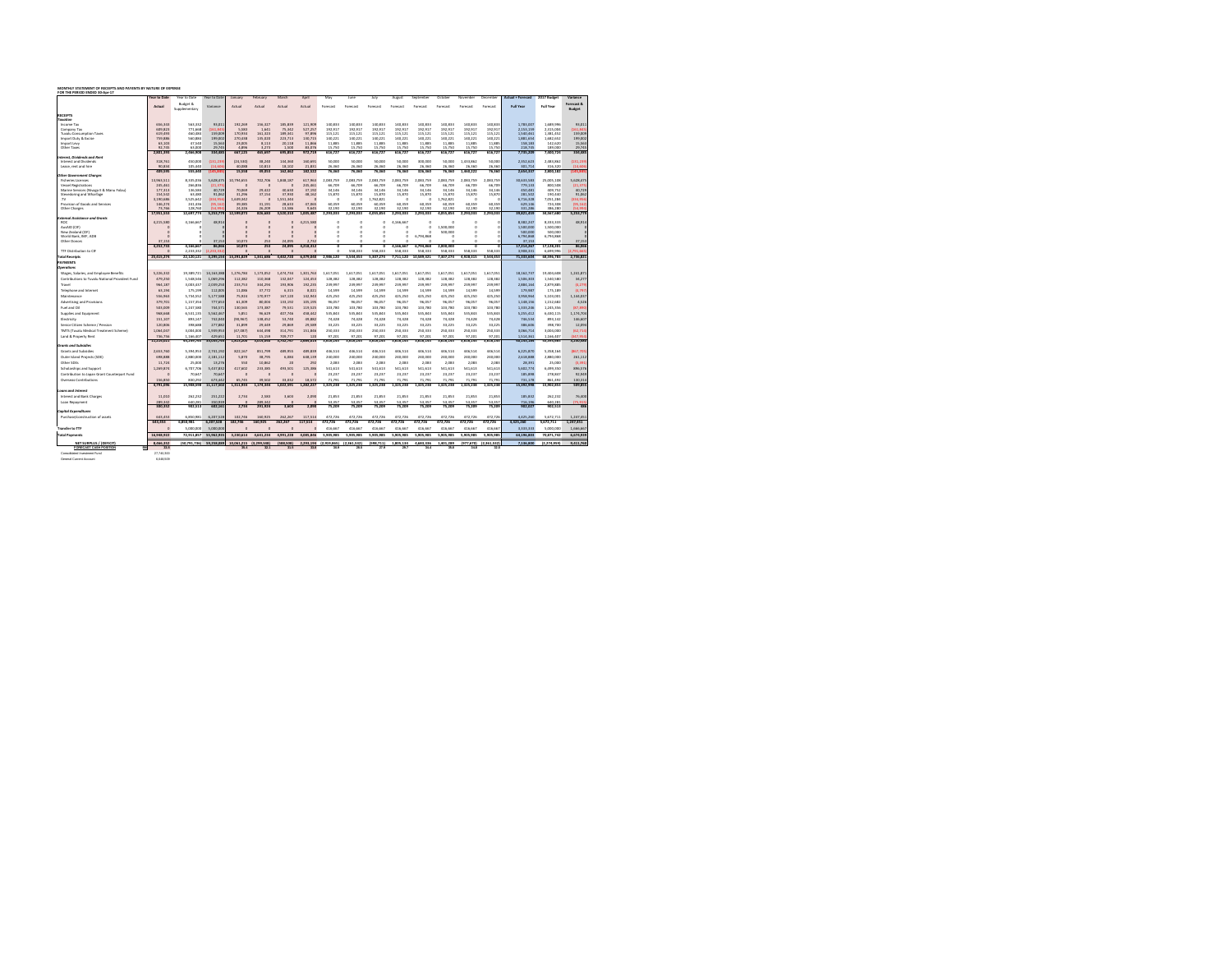|                                                 | <b>Year to Date</b> |            | <b>Year to Date</b> |                | <b>Year to Date</b> |               | 2017                   |               |  |
|-------------------------------------------------|---------------------|------------|---------------------|----------------|---------------------|---------------|------------------------|---------------|--|
|                                                 | Actual              |            | <b>Budget</b>       |                | Variance            |               | <b>Budget</b>          |               |  |
| <b>RECEIPTS</b>                                 |                     |            |                     |                |                     |               |                        |               |  |
| <b>Taxation</b>                                 |                     |            |                     |                |                     |               |                        |               |  |
| Income Tax                                      | 656,343             |            | 563,332             |                | 93,011              |               | 1,689,996              |               |  |
| Company Tax<br><b>Tuvalu Consumption Tax</b>    | 609,823<br>619,493  |            | 771,668<br>460,484  |                | (161, 845)          |               | 2,315,004              |               |  |
| Import Duty & Excise                            | 759,886             |            | 560,884             |                | 159,009<br>199,002  |               | 1,381,452<br>1,682,652 |               |  |
| Import Levy                                     | 63,103              |            | 47,540              |                | 15,563              |               | 142,620                |               |  |
| <b>Other Taxes</b>                              | 92,745              |            | 63,000              |                | 29,745              |               | 189,000                |               |  |
|                                                 |                     | 2,801,393  |                     | 2,466,908      |                     | 334,485       |                        | 7,400,724     |  |
| <b>Interest, Dividends and Rent</b>             |                     |            |                     |                |                     |               |                        |               |  |
| <b>Interest and Dividends</b>                   | 318,761             |            | 450,000             |                | (131, 239)          |               | 2,483,862              |               |  |
| Lease, rent and hire                            | 90,834              |            | 105,440             |                | (14, 606)           |               | 316,320                |               |  |
|                                                 |                     | 409,595    |                     | 555,440        |                     | (145, 845)    |                        | 2,800,182     |  |
| <b>Other Government Charges</b>                 |                     |            |                     |                |                     |               |                        |               |  |
| <b>Fisheries Licenses</b>                       | 13,963,511          |            | 8,335,036           |                | 5,628,475           |               | 25,005,108             |               |  |
| <b>Vessel Registrations</b>                     | 245,461             |            | 266,836             |                | (21, 375)           |               | 800,508                |               |  |
| Marine Services (Nivaga II & Manu Folau)        | 177,313             |            | 136,584             |                | 40,729              |               | 409,752                |               |  |
| Stevedoring and Wharfage                        | 154,542             |            | 63,480              |                | 91,062              |               | 190,440                |               |  |
| .TV                                             | 3,190,686           |            | 3,525,642           |                | (334, 956)          |               | 7,051,284              |               |  |
| Provision of Goods and Services                 | 146,274             |            | 241,436             |                | (95, 162)           |               | 724,308                |               |  |
| <b>Other Charges</b>                            | 73,766              |            | 128,760             |                | (54, 994)           |               | 386,280                |               |  |
|                                                 |                     | 17,951,553 |                     | 12,697,774     |                     | 5,253,779     |                        | 34,567,680    |  |
| <b>External Assistance and Grants</b>           |                     |            |                     |                |                     |               |                        |               |  |
| <b>ROC</b>                                      | 4,215,580           |            | 4,166,667           |                | 48,914              |               | 8,333,333              |               |  |
| AusAID (CIF)                                    | 0                   |            | 0                   |                | 0                   |               | 1,500,000              |               |  |
| New Zealand (CIF)                               | 0                   |            | 0                   |                | 0                   |               | 500,000                |               |  |
| World Bank, IMF, ADB                            | $\mathbf{0}$        |            | 0                   |                | $\Omega$            |               | 6,794,868              |               |  |
| <b>Other Donors</b>                             | 37,153              |            | $\Omega$            |                | 37,153              |               | 0                      |               |  |
|                                                 |                     | 4,252,733  |                     | 4,166,667      |                     | 86,066        |                        | 17,128,201    |  |
| TTF Distribution to CIF                         | 0                   |            | 2,233,332           |                | (2, 233, 332)       |               | 6,699,996              |               |  |
|                                                 |                     | 0          |                     | 2,233,332      |                     | (2, 233, 332) |                        | 6,699,996     |  |
| <b>Total Receipts</b>                           |                     | 25,415,274 |                     | 22,120,121     |                     | 3,295,154     |                        | 68,596,783    |  |
| <b>PAYMENTS</b>                                 |                     |            |                     |                |                     |               |                        |               |  |
| <b>Operations</b>                               |                     |            |                     |                |                     |               |                        |               |  |
| Wages, Salaries, and Employee Benefits          | 5,226,332           |            | 19,389,721          |                | 14, 163, 388        |               | 19,404,608             |               |  |
| Contributions to Tuvalu National Provident Fund | 479,250             |            | 1,548,546           |                | 1,069,296           |               | 1,540,580              |               |  |
| Travel                                          | 964,187             |            | 3,003,437           |                | 2,039,250           |               | 2,879,885              |               |  |
| Telephone and Internet                          | 63,194              |            | 175,199             |                | 112,005             |               | 175,189                |               |  |
| Maintenance                                     | 556,963             |            | 5,734,552           |                | 5,177,588           |               | 5,103,001              |               |  |
| <b>Advertising and Provisions</b>               | 379,701             |            | 1,157,354           |                | 777,653             |               | 1,152,682              |               |  |
| Fuel and Oil                                    | 503,009             |            | 1,247,580           |                | 744,571             |               | 1,245,356              |               |  |
| Supplies and Equipment                          | 968,668             |            | 6,531,135           |                | 5,562,467           |               | 6,430,115              |               |  |
| Electricity                                     | 151,107             |            | 893,147             |                | 742,040             |               | 893,142                |               |  |
| Senior Citizen Scheme / Pension                 | 120,806             |            | 398,688             |                | 277,882             |               | 398,700                |               |  |
| <b>TMTS (Tuvalu Medical Treatment Scheme)</b>   | 1,064,047           |            | 3,004,000           |                | 1,939,953           |               | 3,004,000              |               |  |
| Land & Property Rent                            | 736,756             |            | 1,166,407           |                | 429,651             |               | 1,166,407              |               |  |
|                                                 |                     | 11,214,021 |                     | 44,249,765     |                     | 33,035,744    |                        | 43,393,665    |  |
| <b>Grants and Subsidies</b>                     |                     |            |                     |                |                     |               |                        |               |  |
| <b>Grants and Subsidies</b>                     | 2,653,760           |            | 5,394,953           |                | 2,741,192           |               | 5,358,164              |               |  |
| Outer Island Projects (SDE)                     | 698,888             |            | 2,880,000           |                | 2,181,112           |               | 2,880,000              |               |  |
| Other SDEs<br>Scholarships and Support          | 11,724<br>1,269,874 |            | 25,000<br>6,707,706 |                | 13,276              |               | 25,000<br>6,499,350    |               |  |
| Contribution to Japan Grant Counterpart Fund    | 0                   |            | 70,647              |                | 5,437,832<br>70,647 |               | 278,847                |               |  |
| <b>Overseas Contributions</b>                   | 156,850             |            | 830,292             |                | 673,442             |               | 861,492                |               |  |
|                                                 |                     | 4,791,096  |                     | 15,908,598     |                     | 11,117,502    |                        | 15,902,853    |  |
| <b>Loans and Interest</b>                       |                     |            |                     |                |                     |               |                        |               |  |
| <b>Interest and Bank Charges</b>                | 11,010              |            | 262,232             |                | 251,222             |               | 262,232                |               |  |
| Loan Repayment                                  | 289,342             |            | 640,281             |                | 350,939             |               | 640,281                |               |  |
|                                                 |                     | 300,352    |                     | 902,513        |                     | 602,161       |                        | 902,513       |  |
| <b>Capital Expenditures</b>                     |                     |            |                     |                |                     |               |                        |               |  |
| Purchase/construction of assets                 | 643,453             |            | 6,850,981           |                | 6,207,528           |               | 5,672,711              |               |  |
|                                                 |                     | 643,453    |                     | 6,850,981      |                     | 6,207,528     |                        | 5,672,711     |  |
|                                                 |                     |            |                     |                |                     |               |                        |               |  |
| <b>Transfer to TTF</b>                          | 0                   | 0          | 5,000,000           | 5,000,000      | 5,000,000           | 5,000,000     | 5,000,000              | 5,000,000     |  |
|                                                 |                     |            |                     |                |                     |               |                        |               |  |
|                                                 |                     |            |                     |                |                     |               |                        |               |  |
|                                                 |                     |            |                     |                |                     |               |                        |               |  |
| <b>Total Payments</b>                           |                     | 16,948,922 |                     | 72,911,857     |                     | 55,962,935    |                        | 70,871,742    |  |
| <b>NET SURPLUS / (DEFECIT)</b>                  |                     | 8,466,352  |                     | (50, 791, 736) |                     | 59,258,089    |                        | (2, 274, 959) |  |
|                                                 |                     |            |                     |                |                     |               |                        |               |  |

### **MONTHLY STATEMENT OF RECEIPTS AND PAYENTS BY NATURE OF EXPENSE**

**FOR THE PERIOD ENDED 30-Apr-17**